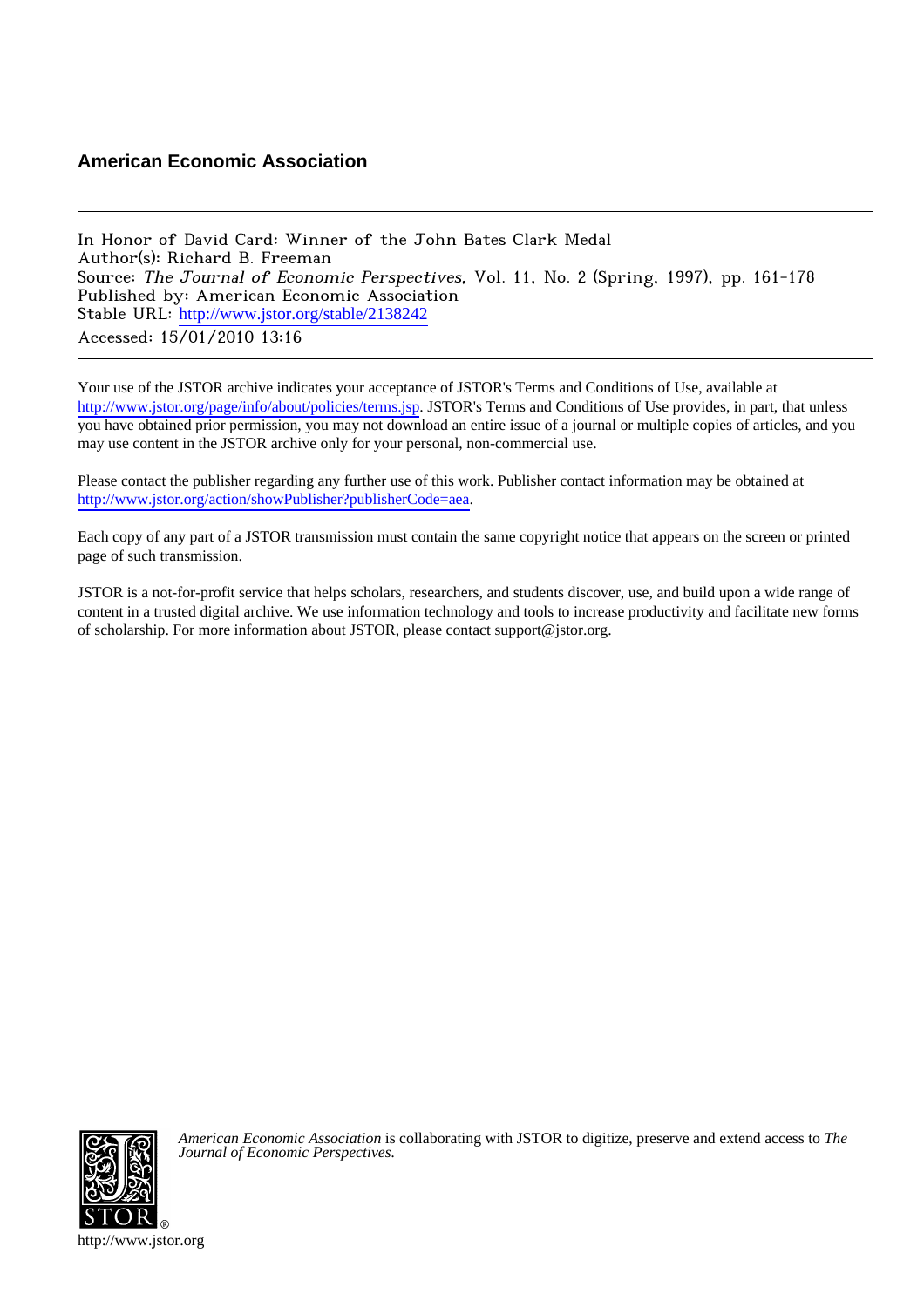# **In Honor of David Card: Winner of the John Bates Clark Medal**

**Richard B. Freeman** 

**avid Card is the 1995 recipient of the John Bates Clark Medal, which the American Economic Association awards every two years to an outstanding economist under the age of 40. David is an empiricist par excellence, who has generated important and, in some instances, controversial findings on major issues relating to the labor market and public policy. David has increased our knowledge of the economy and economics in areas ranging from the intertemporal lifecycle model to wage indexation clauses in collective bargaining contracts to the effects of school resources on earnings to the employment of minimum wage workers.** 

**David obtained his B.A. from Queen's University in Canada and his Ph.D. from Princeton. Most of his professional career has been spent at Princeton, where he has helped make the Industrial Relations Section one of the leading research centers in empirical economics and a fountainhead of intellectual excitement. While David has taught in the United States and works on many issues relating to the American job market, he is a native Canadian who also analyses Canadian economic issues and often contrasts developments in the two economies.** 

**If one unifying principle runs through David Card's work, it is a belief in the power of empirical economic science-in the ability to use statistics creatively to make inferences about how the economy operates. The best way to appreciate the skill with which David explores empirical evidence is to do one thing before you read one of his papers: take the topic he is investigating, and ask yourself how you** 

**\* Richard B. Freeman is Professor of Economics, Harvard University, and Research Fellow, National Bureau of Economic Research, both in Cambridge, Massachusetts, and Director of the Programme on Discontinuous Economics at the Centre forEconomic Performance, London School of Economics, London, Great Britain.**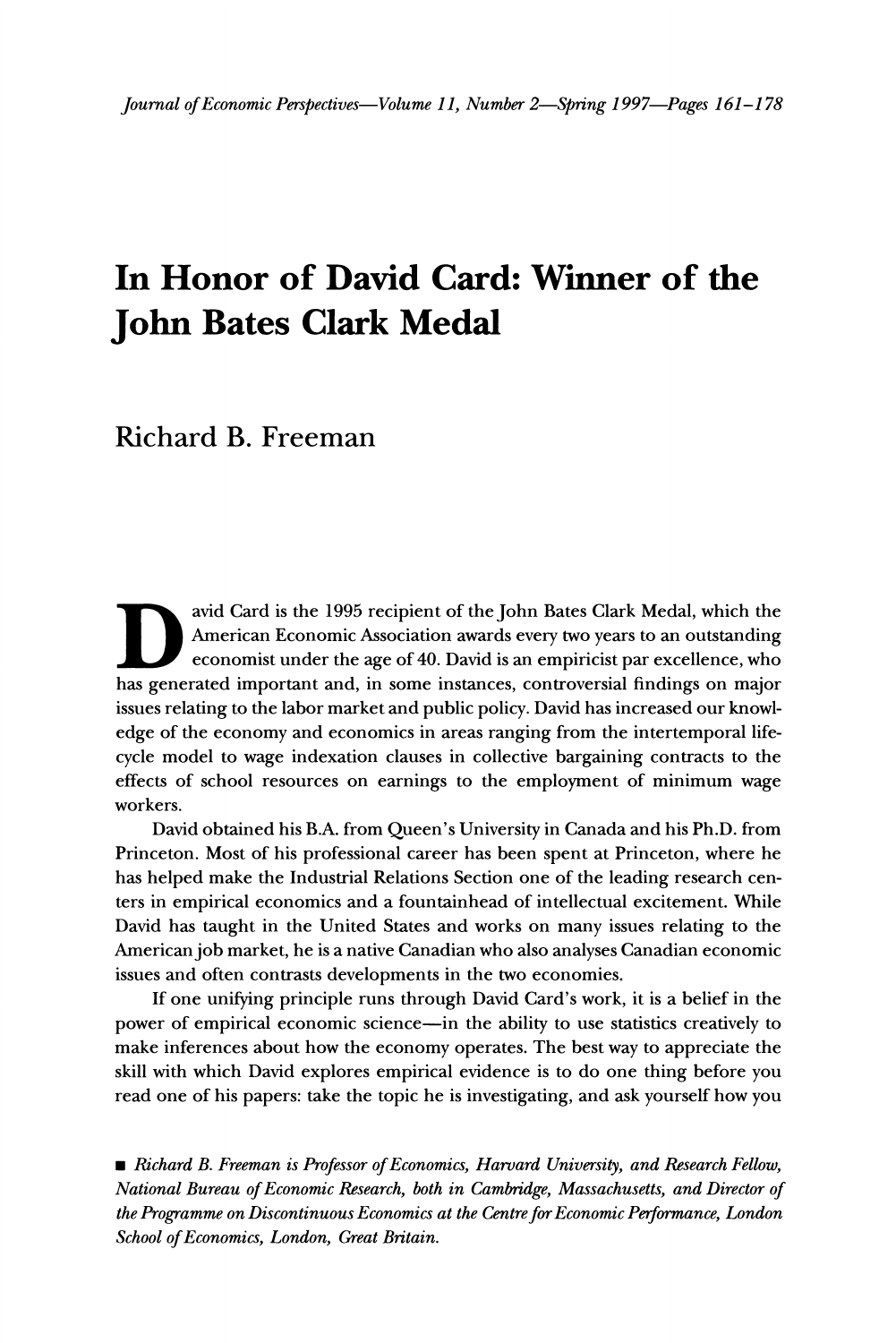**would go about providing evidence on it. Then look and see what he did. In many cases, you would not have thought of using the particular body of data in the way David has used it, though in retrospect it will seem obvious that this data is the right one for illuminating the issue and that David's treatment of it is just right.** 

**David's work is characterized by innovative empirical scholarship of the highest quality. Modern computerized data sets contain hundreds or thousands or even hundreds of thousands of observations, so there is great scope to poke and probe interpretations in ways that were impossible in the not-so-distant past. David attacks such data with the appropriate battery of econometric artillery. He identifies new sources of exogenous variation in key variables and exploits this variation artfully. By finding a plausible source of unanticipated or exogenous change in economic**  incentives-a "natural experiment"-he obtains more convincing results than is **possible from structural models that seek to parse supply and demand or other forms of behavior absent clear-cut unanticipated variation in variables and that offer little possibility to test the postulated structure. David reports his results in an objective manner that resembles a laboratory scientist reporting an experiment, giving the findings and the statistical or interpretative problems that he could not fully address. The weight and persuasiveness of the argument is in the evidence and in his artful treatment thereof, not in the rhetoric.** 

**Because David's approach to economics is so data-based, and because he has an extraordinary ability to find and to analyze the appropriate data for particular problems, you probably would not want him to defend you in court if there were incriminating evidence against you. But you would want him to investigate the burglary of your home. The true empiricist is, after all, not a lawyer arguing skillfully for his client (or a particular model of reality), but a detective searching for and assessing evidence. The achievement of David (and his peers and students) is to have exploited modern computer-based technology to develop a micro-based empiricism that has more authority than earlier empirical work. As a leader and exemplar of this new empiricism, David has influenced both the approaches taken and topics studied. The issues David investigates lie at the heart of labor economics, but the new empiricism that he exemplifies applies to other areas of economics as well. That the profession has given the Clark Medal to an economist who believes first and foremost in the evidence shows how highly we value the difficult process of drawing inferences from data and how much we appreciate convincing empirical studies, even if some findings sometimes challenge our own strongly held beliefs.** 

#### **Issues and Findings**

**Recognizing that some economists are not as deeply interested in the labor market issues on which David works as they should be, and that others are more into developing theories of how the world works than putting those theories to tests (you don't know what fun you are missing!), I provide a tour of what David has done on a variety of topics. This will include works specifically cited in the citation**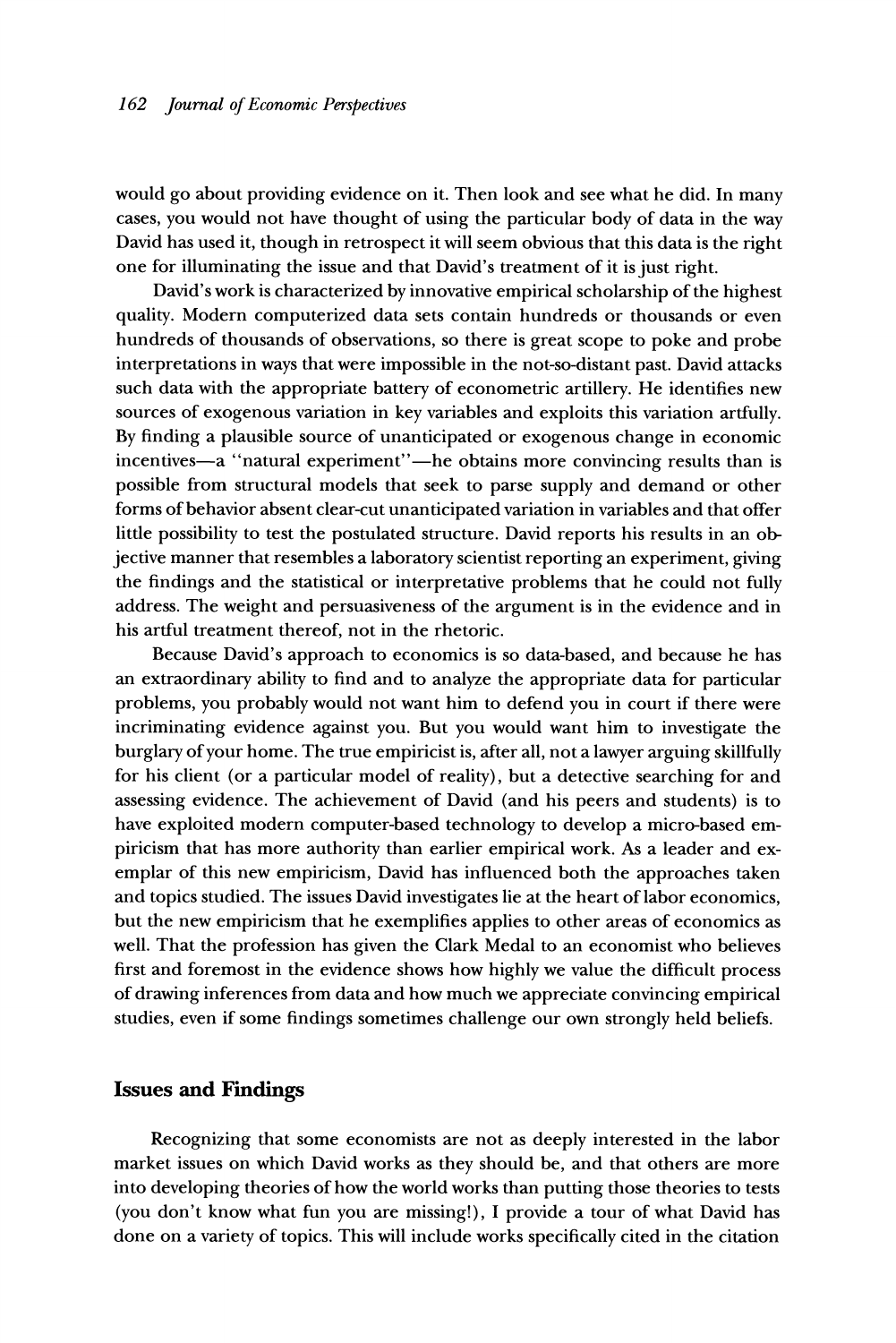

**David E. Card** 

**of the Clark Medal award-like his 1990 paper on real wages and employment determination under collective bargaining contracts [ 16], and his work on the min**imum wage-as well as other studies that could easily have been cited as well.

**Table 1 chronologically summarizes David's papers. As is conventional for papers of this sort in this journal, all citations to Card's work will be by number to the works listed in Table 1. It will become apparent that papers of the same topic often attack a question from different vantage points and with different data. If this produces qualitatively different results, David so reports. There is no theological "defending the faith" or protecting some Holy Grail economic model, whatever that may be, in this body of work.** 

#### **Intertemporal Labor Supply**

**The study of intertemporal labor supply analyzes how individuals allocate their time over the life cycle in response to pecuniary incentives. To many economists, this theory offers an attractive explanation of a host of labor supply phenomenon, including cross-section or cohort changes in time worked with age, the secular trend toward less time worked, and life-cycle changes in hours worked. Perhaps the most controversial claim about this theory is that it offers a useful framework for explaining movements of aggregate unemployment over the business cycle.** 

**Whatever one's priors about the relevance of intertemporal labor supply theory to observable behavior, the appropriate way to address the theory is through evidence. David's first published paper [1] (joint with Orley Ashenfelter) examined the intertemporal labor supply model with time series data and concluded that the**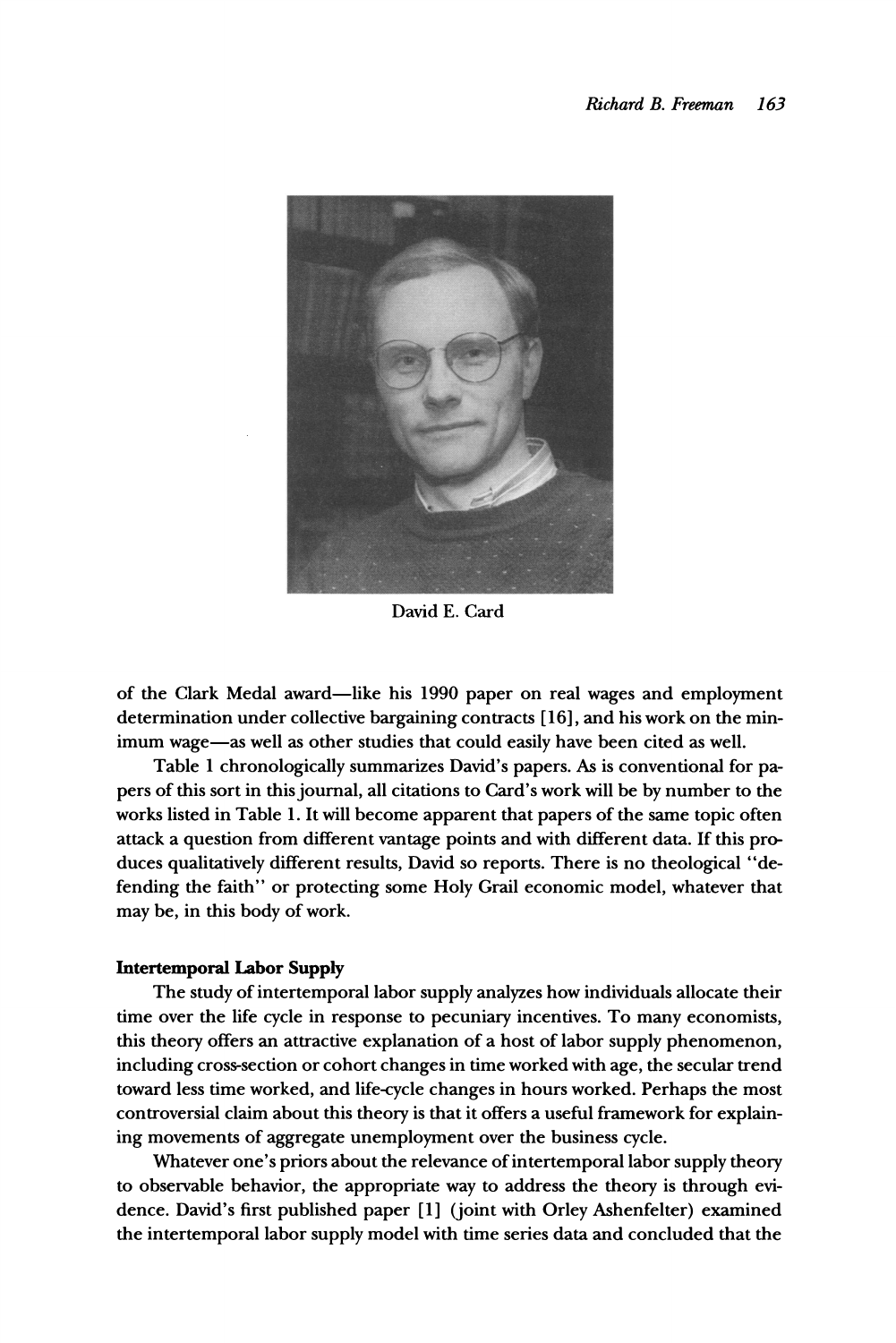**theory did not adequately explain changes in person-hours worked over the business cycle. In work with John Abowd [9; 12], David found that changes in earnings and hours among individuals was similarly related in several micro data sets and gave a modesdly more favorable report on the life-cycle model.** 

**David's 1994 assessment of the status of empirical work on intertemporal supply [29] draws on and updates his earlier studies and the work of other economists**  who have explored the life-cycle model. In this and other papers that "test theory," **David explicates a simple version of the theory focused on its empirical implications, then presents some facts that the theory should readily explain, and goes on to explore the more complex and subtle relations in the data that the theory suggests. In particular, this deeper level of exploration enters the world of empirical detail, not your father's world of "stylized facts."** 

**Looking at hours worked in a cross-section, David notes that between the ages 30 and 50, wage profiles rise greadly for college graduates but not for less-educated workers. Assuming similar taste parameters by education, these differences in wage patterns should have produced a rising profile of hours worked for college graduates relative to high school graduates. But hours profiles are similar. This does not "disprove" (whatever that may mean) the life-cycle model but surely shows its limitations; or as David [29] puts it: "To explain these data with a simple life-cycle model requires a fairly elaborate set of taste parameters."** 

**David further notes that more-educated groups of workers and those in highpaying occupations work more over their lifetime than other workers, which raises questions about the conventional view that income effects due to higher lifetime wages explain the secular drop in time worked. With respect to cyclical changes in employment, the usual assumption is that lifetime income or wealth is constant and that individuals respond to changes in wages via substitution effects. Since real wages change little over the business cycle, the life-cycle model needs high elasticities of intertemporal substitution to account for the cyclical variability in employment. David uses estimated intertemporal elasticities to show that while the lifecycle model worked well during the 1975-1987 period, it did not do so in earlier periods, and he points out that because real wages declined for many workers in 1975-1987, there may have been important unexamined wealth effects in that period as well as intertemporal substitution. Turning to individuals, David notes that hours worked vary far too much among individuals to be explained by estimated intertemporal substitution elasticities and that "as it stands, the life-cycle model provides essentially no insight into the year-to-year variation in individual variations."** 

**The bottom line is a negative report on the ability of the life-cycle labor supply model to shed light on many of the empirical issues that it addresses. One possible response to the failure of the model to pass muster would be to throw one's hands in the air: economics is too tough; theory is too complex; and the data are too imperfect for us to truly test anything, so perhaps we should back off from the evidence and pursue some other research strategy, like calibrating simulations to stylized facts. Another response might be to cheer the inconsistencies between the**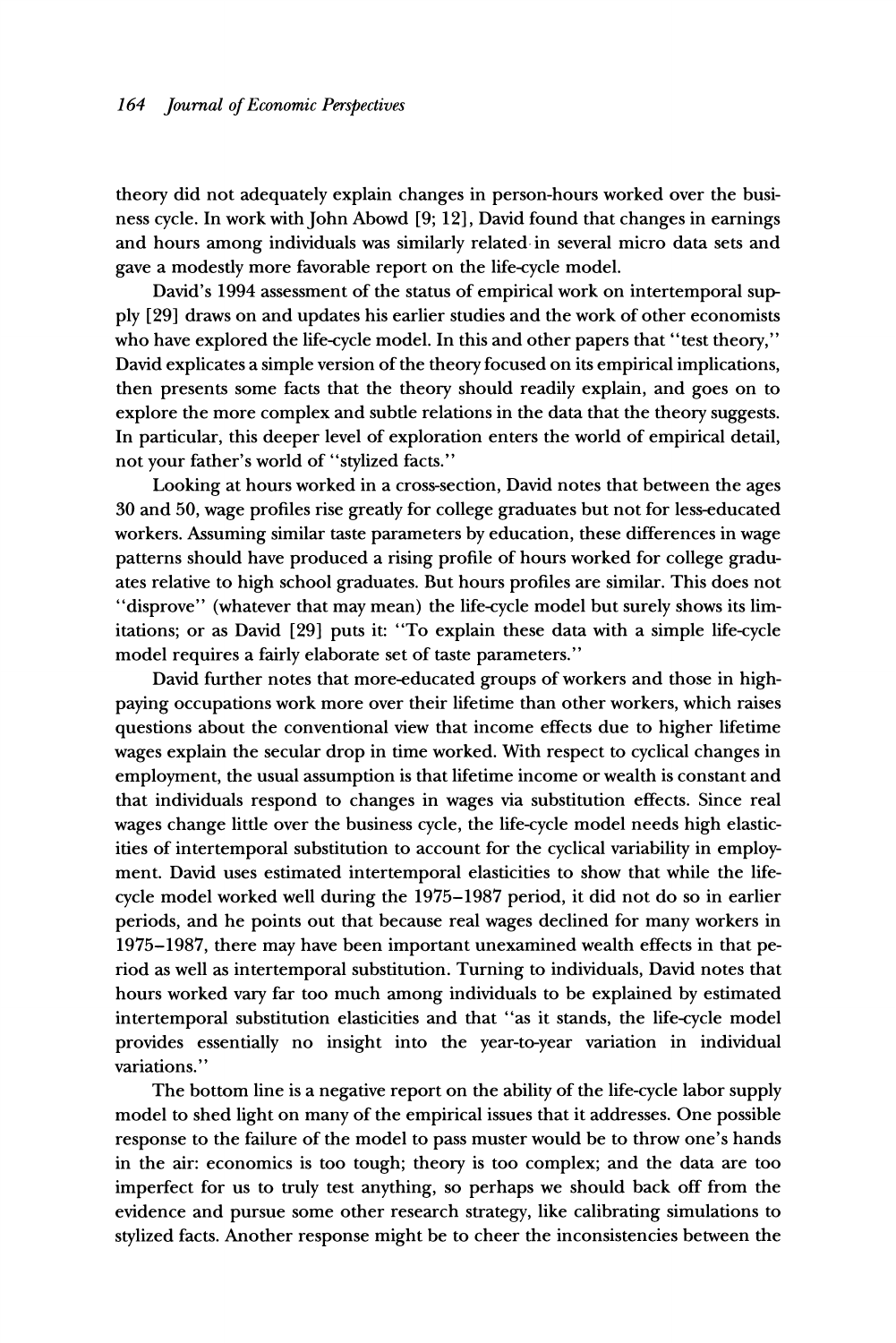## **Table 1 Books and Papers**

#### **Books**

- **Bi. Small Differences that Matter: Labor Markets and Income Maintenance in Canada and the United States (edited with Richard B. Freeman). Chicago: University of Chicago Press, 1993.**
- **B2. Myth and Measurement: The New Economics of the Minimum Wage (with Alan B. Krueger). Princeton: Princeton University Press, 1995.**

#### **Papers**

- **1. "Time Series Representation of Economic Variables and Alternative Models of the Labour Market" (with Orley Ashenfelter), Review of Economic Studies, September 1982, 49:5, 761-81.**
- **2. "Cost of Living Escalators in Major Union Contracts," Industrial and Labor Relations Review, October 1983, 37, 34-48.**
- **3. "Microeconomic Models of Wage Indexation," Proceedings of the 37th Annual Meeting of the Industrial Relations Research Association, December 1984, 404-12.**
- **4. "Using the Longitudinal Structure of Earnings to Estimate the Effect of Training Programs" (with Orley Ashenfelter), Review of Economics and Statistics, November 1985, 67, 648-60.**
- **5. "An Empirical Model of Wage Indexation Provisions in Union Contracts," Journal of Political**  Economy, June 1986, 94, S144-75.
- **6. "Why Have Unemployment Rates in Canada and the United States Diverged?" (with Orley Ashenfelter), Economica, Supplement 1986, 53, S171-95.**
- **7. "The Impact of Deregulation on the Employment and Wages of Airline Mechanics," Industrial and Labor Relations Review, July 1986, 39, 527-38.**
- **8. "Efficient Contracts with Costly Adjustment: Short Run Employment Determination for Airline Mechanics," American Economic Review, December 1986, 76, 1045-71.**
- **9. "Intertemporal Labor Supply and Long Term Employment Contracts" (with John Abowd), American Economic Review, March 1987, 77, 50-68.**
- **10. "Longitudinal Analysis of Strike Activity," Journal of Labor Economics, April 1988, 6, 147-76.**
- **11. "Measuring the Effect of Subsidized Training Programs on Movements In and Out of Employment" (with Daniel Sullivan), Econometrica, May 1988, 56, 497-530.**
- **12. "On the Covariance Structure of Earnings and Hours Changes" (with John Abowd), Econometrica, March 1989, 57, 411-45.**
- **13. "The Impact of the Mariel Boatlift on the Miami Labor Market," Industrial and Labor Relations Review, January 1990, 43, 245-57.**
- **14. "Strikes and Bargaining: A Survey of the Recent Empirical Literature," American Economic Review, May 1990, 80, 410-15.**
- **15. "Strikes and Wages: A Test of an Asymmetric Information Model," Quarterly Journal of Economics, August 1990, 105, 625-59.**
- **16. "Unexpected Inflation, Real Wages, and Employment Determination in Union Contracts," American Economic Review, September 1990, 80, 669-88.**
- **17. "Labor Supply with a Minimum Hours Threshold," Carnegie Rochester Conference on Public Policy, Autumn 1990, 33,137-68.**
- **18. "Minimum Wages and the Teenage Labor Market: A Case Study of California, 1987-89," Proceedings of the 43rd Annual Meeting of the Industrial Relations Research Association, December 1990, 234-42.**
- **19. "The Effects of Immigration on the Labor Market Outcomes of Less-Skilled Natives" (with Joseph Altonji). In Abowd, John, and Richard B. Freeman, eds., Immigration, Trade and Labor. Chicago: University of Chicago Press, 1991, pp. 201-34.**
- **20. "Immigration and Wages: Evidence from the 1980s" (with Kristin Butcher), American Economic Review, May 1991, 81, 292-96.**
- **21. "Recent Trends in Insured and Uninsured Unemployment: Is There an Explanation?" (with Rebecca Blank), Quarterly Journal of Economics, November 1991, 106, 1157-89.**
- **22. "School Quality and Black-White Relative Earnings: A Direct Assessment" (with Alan Krueger), Quarterly Journal of Economics, February 1992, 107, 151-200.**
- **23. "Does School Quality Matter: Returns to Education and the Characteristics of Public Schools in the United States" (with Alan Krueger), Journal of Political Economy, February 1992, 100, 1-40.**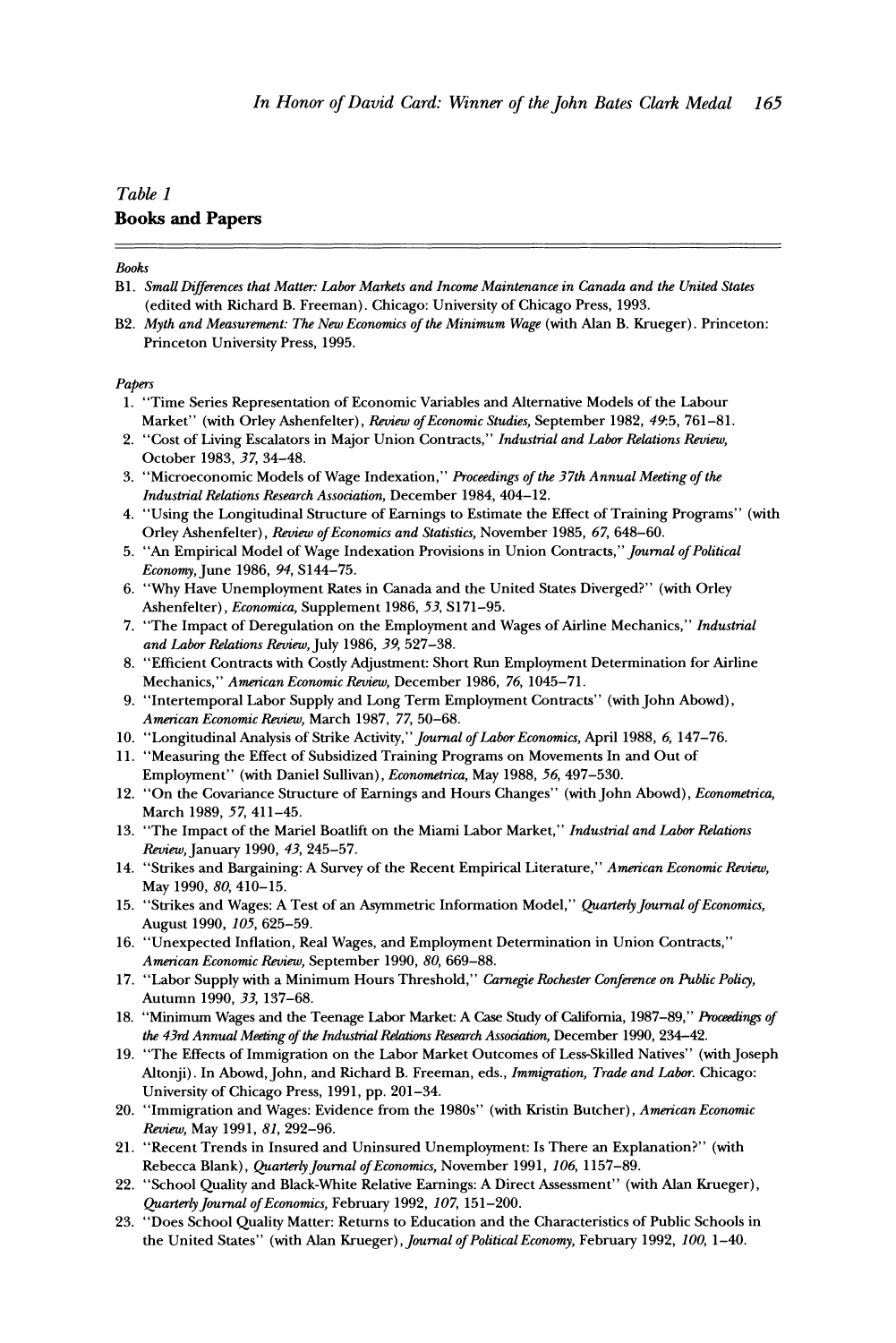#### Table 1-continued

- **24. "Using Regional Variation in Wages to Measure the Effects of the Federal Minimum Wage," Industrial and Labor Relations Review, October 1992, 46, 22-37.**
- **25. "Do Minimum Wages Reduce Employment? A Case Study of California, 1987-89," Industrial and Labor Relations Review, October 1992, 46, 38-54.**
- **26. "A Comparative Analysis of Unemployrnent in the United States and Canada" (with W. Craig Riddell). In Card, David, and Richard B. Freeman, eds., Small Differences that Matter: Labor Markets and Income Maintenance in Canada and the United States. Chicago: University of Chicago Press, 1993, pp. 149-89.**
- **27. "Trends in Relative Black-White Earnings Revisited" (with Alan Krueger), American Economic Review, May 1993, 83:2, 85-91.**
- **28. "Poverty, Income Distribution, and Growth: Are They Still Connected?" (with Rebecca Blank), Brookings Papers on Economic Activity, Fall 1993, 2, 285-325.**
- **29. "Intertemporal Labor Supply: An Assessment." In Sims, Christopher, ed., Advances in Econometrics, Sixth World Congress. New York: Cambridge University Press, 1994, pp. 49-78.**
- **30. "Small Differences that Matter: Canada Versus the United States" (with Richard B. Freeman). In Freeman, Richard B., ed., Working Under Different Rules. New York: Russell Sage Foundation, 1994, pp. 693-95.**
- **31. "Unemployment Insurance Taxes and the Cyclical Properties of Employment and Unemployment" (with Phillip Levine), Journal of Public Economics, January 1994, 53, 1-29.**
- **32. "An Evaluation of Recent Evidence on the Employment Effects of Minimum and Subminimum Wages" (with Lawrence F. Katz and Alan B. Krueger), Industrial and Labor Relations Review, April 1994, 47:3, 487-96.**
- **33. "Changing Wage Structure and Black-White Wage Differentials" (with Thomas Lemieux), American Economic Review, May 1994, 84, 29-33.**
- **34. "Minimum Wages and Employment: A Case Study of the Fast Food Industry in NewJersey and Pennsylvania" (with Alan Krueger), American Economic Review, September 1994, 84, 772-93.**
- **35. "Using Geographic Variation in College Proximity to Estimate the Return to Schooling." In Christofides, L. N., E. K Grant, and R. Swidinsky, eds., Aspects of Labour Market Behavior: Essays in**  Honour of John Vanderkamp. Toronto: University of Toronto Press, 1995, pp. 201-22.
- **36. "The Economic Return to School Quality: A Partial Survey" (with Alan Krueger). In Baumol,**  William, and William E. Becker, eds., Assessing Educational Practices: The Contribution of Economics. **Cambridge, Mass.: Massachusetts Institute of Technology Press, 1995, pp. 161-83.**
- **37. "Earnings, Schooling, and Ability Revisited," Research in Labor Economics, 1995, 14, 23-48.**
- **38. "Bargaining Power, Strike Durations, and Wage Outcomes: An Analysis of Strikes in the 1880s" (with Craig Olson), Journal of Labor Economics, January 1995, 13, 32-61.**
- **39. "Unemployment in Canada and the United States: A Further Analysis" (with W. Craig Riddell). Princeton University Industrial Relations Section Working Paper No. 352, November 1995.**
- **40. "Labor Market Effects of School Quality: Theory and Evidence" (with Alan B. Krueger). In Burtless, Gary, ed., Does Money Matter? The Link Between Schools, Student Achievement and Adult Success. Washington, D.C.: Brookings Institution, 1996, pp. 97-140.**
- **41. "Changes in the Relative Structure of Wages and Employment: A Comparison of the United States, Canada, and France" (with Francis Kramarz and Thomas Lemieux). NBER Working Paper No. 5487, March 1, 1996.**
- **42. "Does Inflation Grease the Wheels of the Labor Market?" (with Dean Hyslop). NBER Working Paper No. 5538, April 1, 1996.**
- **43. "The Effect of Unions on the Structure of Wages: A Longitudinal Analysis," Econometrica, July 1996, 64, 957-79.**
- **44. "Is Workers' Compensation Covering Uninsured Medical Costs? Evidence from the 'Monday Effect' " (with Brian P. McCall), Industrial and Labor Relations Review, July 1996, 49, 690-706.**
- **45. "Deregulation and Labor Earnings in the Airline Industry." NBER Working Paper No. 5687, July 1, 1996.**
- **46. "Do Financial Incentives Encourage Welfare Recipients to Work? Evidence from a Randomized Evaluation of the Self-Sufficiency Project" (with Philip K Robins). NBER Working Paper No. 5701, August 1996.**
- **47. "School Resources and Student Outcomes: An Overview of the Literature and New Evidence from North and South Carolina" (with Alan B. Krueger), Journal of Economic Perspectives, Fall 1996, 10.4, 31-50.**
- **48. "Wage Dispersion, Returns to Skill, and Black-White Wage Differentials" (with Thomas Lemieux), Journal of Econometrics, October 1996, 74, 319-61.**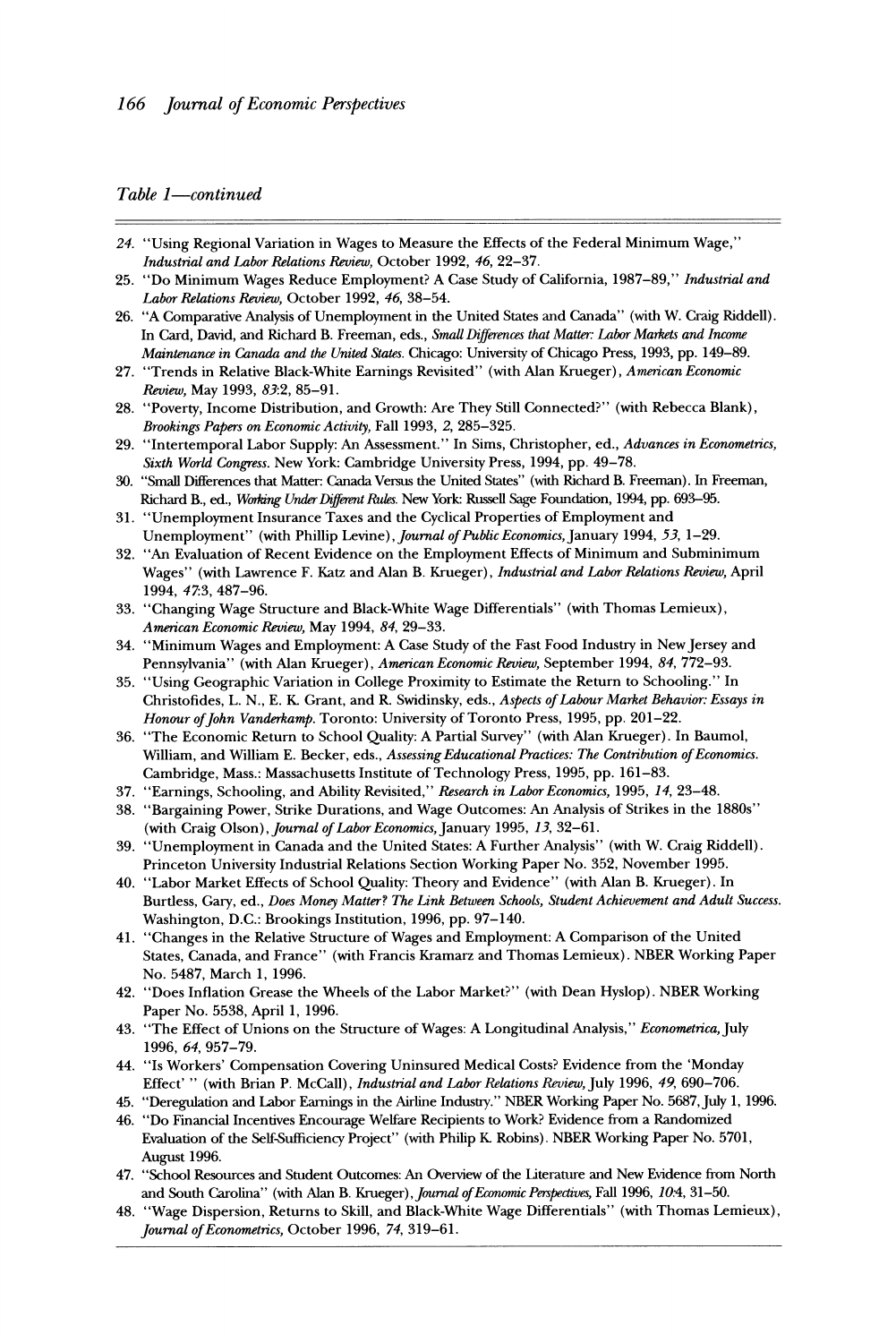**model and the facts: rational maximizing models are too simple to fit a world of heterogenous individuals subject to diverse social influences and changing tastes: perhaps we should back off from using the model and pursue some other strategy, like exploring the psychology of behavior in greater depth.** 

**David follows neither of these directions. He suggests two roads to pursue in illuminating labor supply issues: to examine the possibility that short-run real wage changes alter anticipated lifetime profiles (and thus have income effects as well as substitution effects), and, more radically, to reconsider the notion that hours are determined by the individuals independent of employer demand conditions. My guess is that David prefers the latter approach, but he does not shortchange the former: the empiricist's approach is to give a fair shake to alternative plausible possibilities even if they do not accord with one's own predilections.** 

#### **Collective Bargaining**

**Although union density has fallen in the United States in the past 30 or so years, much can be learned about economic behavior from analyzing the outcomes of collective bargaining. Moreover, union density has remained roughly constant in Canada, so that collective bargaining remains a central mode of establishing pay and employment in that economy.** 

**David's first paper on collective contracts examined cost-of-living escalators in Canadian union contracts [2]. He characterized the often complex COLA clauses in terms of a single statistic, the marginal elasticity of the contract wage rate to increases in prices, and he found wide differences in these elasticities by industry. He then found that this marginal elasticity was higher in industries whose prices are more closely linked to inflation [5].** 

**The most important paper in this line of work, however, takes an entirely different tack. This is David's 1990 paper on employment determination in union contracts, referred to earlier. Here [16], he exploited the incomplete indexation of contracts across bargaining pairs to estimate the effect on employment of an exogenous shock in real wages due to inflation. Note the twist in the research strategy: you start off trying to explain the pattern of indexation, find that incomplete indexation differs among bargaining pairs, which implies that inflation has different effects on real wages in different union contracts, then shift focus to exploit the unanticipated change in real wages due to inflation to learn something about the labor demand curve. An ordinary least squares regression of the change in employment on the change in real wage in contracts gives slight and rarely significant coefficients. But an instrumental variable estimate based on the unanticipated change in real wages due to inflation has an elasticity of -.40 to -.60.** 

**In 1978, the United States deregulated its airline industry, which provided an opportunity to learn how collective bargaining responds to an erosion in the market power of firms and unions. David studied the employment and wages of airline employees, particularly mechanics, in the wake of deregulation. Some economists may find it strange to focus on such a small group of workers rather than studying the forces that affect employment and wages in the economy writ large. But the**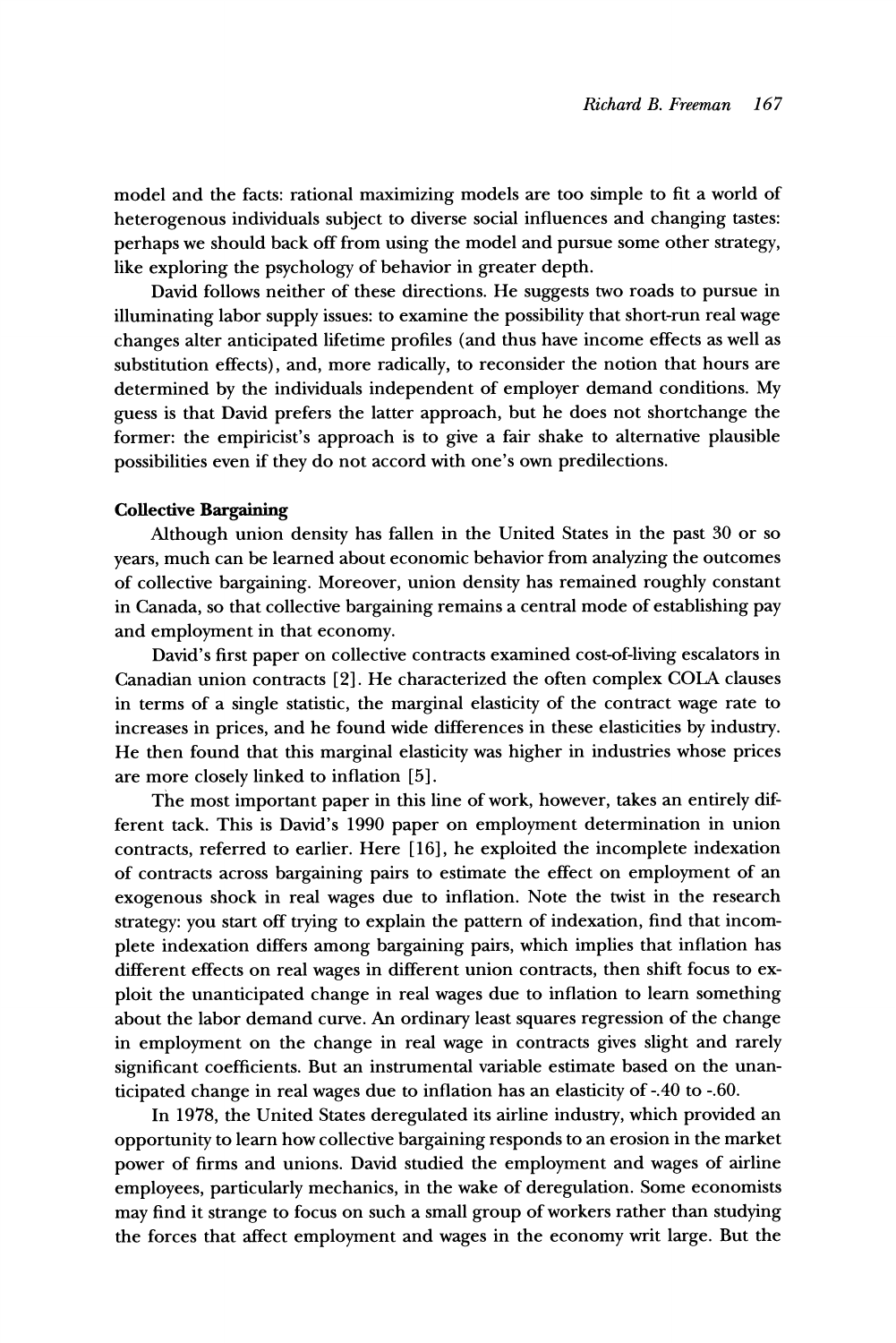**micro-empiricists' view is that there is much to be learned in the small: analyzing how markets for well-defined groups react to exogenous shocks-be they hamburger flippers in NewJersey, airline mechanics at United, residents in Miami, or**  California teenagers (to pick some of the groups David has examined)—can illu**minate how the economy operates. If economists cannot provide insights into such well-defined economic situations, we are in grave trouble.** 

**David's first airline employees paper [7] tracked the wages and employment of mechanics at nine different trunk lines from 1966 to 1985. He found declines in the employment of mechanics at the major trunk lines consonant with the decline in their company's share of industry output, but found only modest declines in the wages of mechanics. In a second paper [8] examining the timing between the change in output and employment and relation between employment changes and wage changes, he found litfie evidence for an efficient contract model (in which wages at a firm have no effect on employment) or for a standard labor demand curve and reported, "The covariation of employment and wages in this data remains largely unexplained." The most recent paper in this area [45] used microdata from the 1980 and 1990 Censuses of Population, union contract data and displaced worker surveys to see how deregulation affected the labor earnings of various groups of airline workers, including mechanics. The results show that airline employees, union as well as nonunion, earned about 10 percent above market rates when the industry was regulated, which disappeared with deregulation. Most economists would expect a drop in the relative pay of organized workers with a loss of market power, but not a fall in the pay of nonorganized groups. The similarity in the relative wage decline across groups after deregulation is consistent with a rentsharing view of the industrial wage structure in which large industry pay differentials are due in part to profitable sectors or firms rewarding employees for reasons that remain unclear in standard models.** 

#### **Strikes**

**If workers and firms have identical information about the world, they should have the same expectations about the outcome of a strike, obviating the need to strike. Strikes would then show litfie or no pattern and be caused largely by random error. But in fact strikes show patterns that cry out for explanation, implying that some form of imperfect information or irrationality is a necessary ingredient for an explanation. David's first work in this area [10] adds to the strike puzzle. He confirmed a strong seasonal effect in strikes between the same bargaining pairs-strikes are more likely in the summer and fall than in the winter and spring-which raises the question of why negotiators schedule expirations in months where the strike probability is high.** 

**He found other characteristics of contracts that also affect strikes: time since the last negotiation and limited reopening clauses. He documented that short strikes increase the probability of future strikes, while long strikes reduce the probability of future strikes. One interpretation of this is that unions are more likely to win short strikes, while long strikes are more often disastrous for them, altering**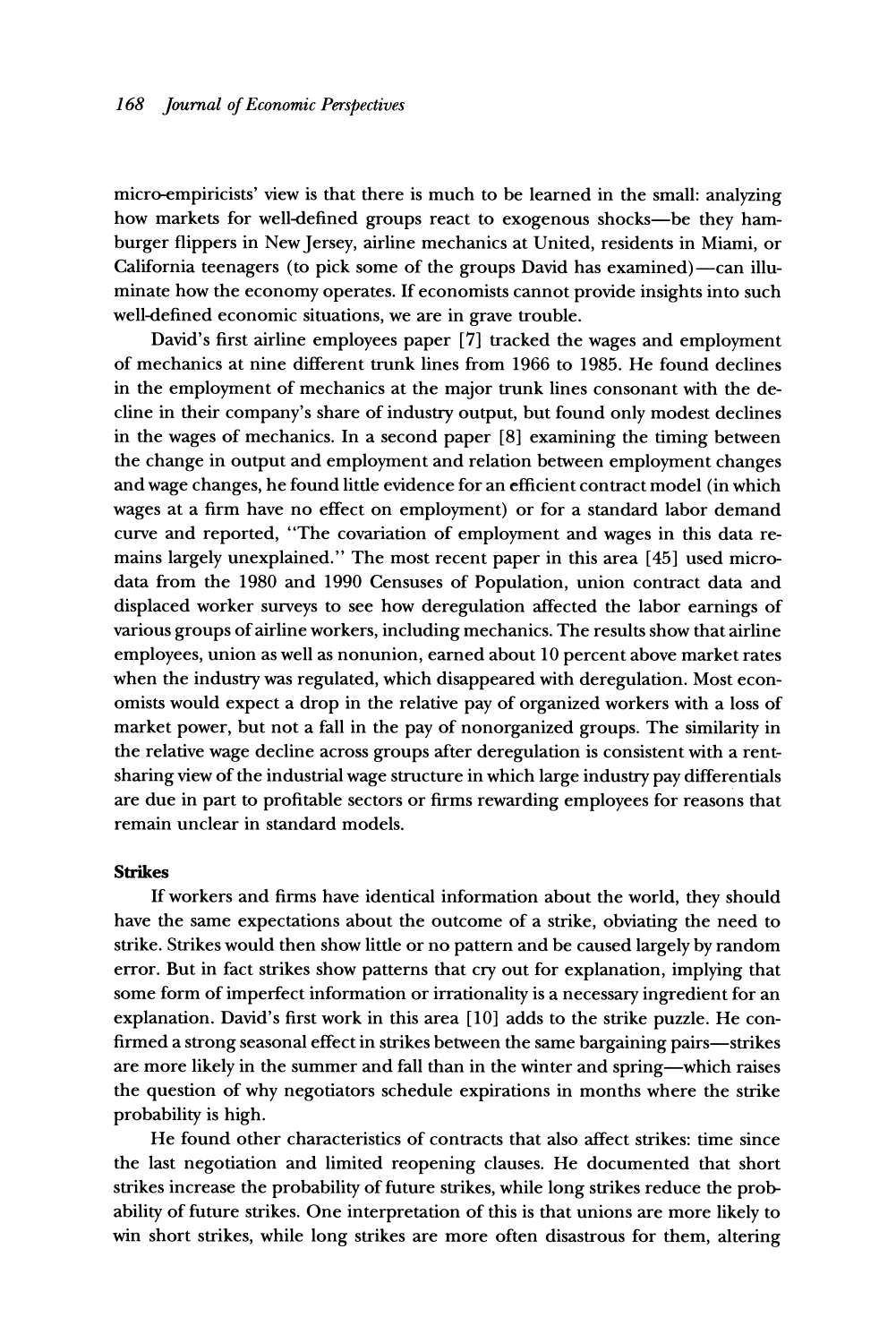**worker perceptions of the value of strikes. In a 1995 paper [38], David and Craig Olson exploited the fact that in the 1880s the Bureau of Labor Statistics denoted winners and losers in strikes to show that in fact unions won significant wage gains or hours cuts after short strikes but suffered losses in long strikes.** 

**Efforts to explain the observed patterns in strikes focus on asymmetric information models that assume the firm knows its own profitability but that the union does not. In such models, the strike is a way for the union to obtain information about profitability and thus win a share of an uncertain surplus. David's 1990 paper on strikes and wages [15] tests this theory by examining changes in wages and in the probability of strikes using Canadian collective bargaining contract and strike data. As in his other "test theory" papers, David develops the theory in ways that highlight testable implications: in this case, that the expected profitability in a sector raises wages and reduces the chance of a strike; that better employment opportunities for workers raise wages and the chance of a strike; and that longer strikes are associated with lower wage settlements. By looking at how changes in industry prices or area unemployment (which presumably underlie expected profitability and employment opportunities) affect wages and strikes together, David gives a more complete test of theory than if he had focused on a single outcome variable. In addition, he examines changes in wages or strike probabilities for specific bargaining pairs, thereby differencing out any permanent wage or strike effect for a particular firmunion pair. This eliminates the danger that any observed empirical relation reflects heterogeneity in the underlying population. He finds that unemployment lowers pay and reduces strike probabilities and that higher industry prices raise pay, as expected, but also that higher prices are associated with more rather than fewer strikes; and that strike incidence and duration are connected to wages in ways inconsistent with the theory. Since the notion that increased surpluses (measured by increased industry prices) should lead to fewer strikes is common to any joint-cost model of strikes, finding the opposite makes it clear that our best strike models fall short in an important way. David suggests that a model that assumes asymmetries in information on both sides of the bargaining table might better fit the evidence.** 

#### **Unemployment**

**There are several ways to investigate unemployment, ranging from abstract theory about whether it does or does not "really" exist to time series analyses of "natural" rates to studies of the characteristics of the unemployed. David has fo**cused on a particular fact about unemployment rates-the increase in rates in Canada relative to the United States-and sought an explanation for this puzzle.

**His 1986 paper with Ashenfelter [6] on why Canadian and U.S. unemployment rates diverged came up with largely negative findings. The time series evidence rejects simple explanations of the difference in unemployment rates in terms of minimum wages, unionization, output gaps, unemployment benefits, or divergent real wage trends. However, ensuing papers with Craig Riddell [26; 39] use micro data to go a long way toward answering the question in a surprising way. The first Card-Riddell paper [26] was delivered at an NBER Conference on differences**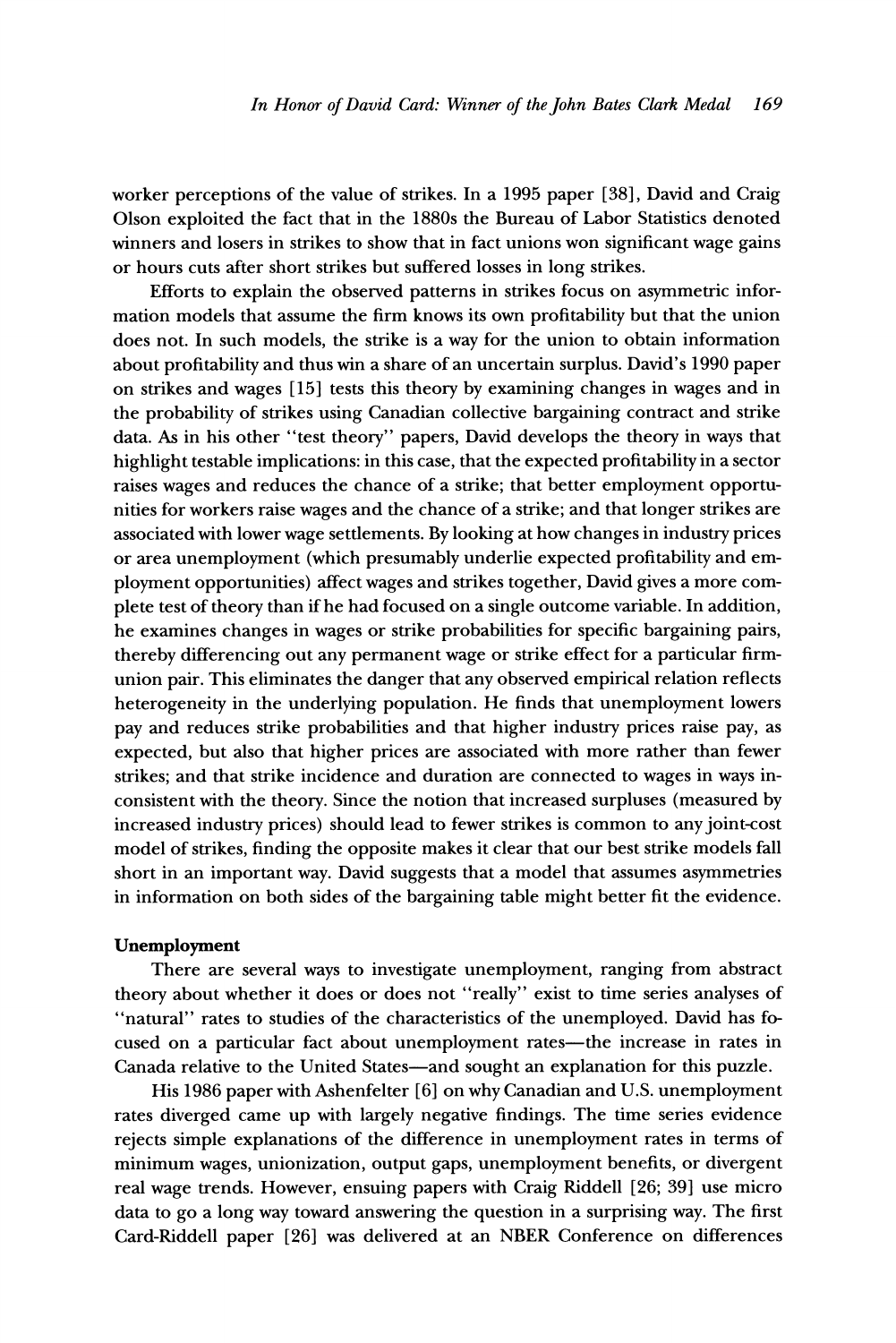**between the U.S. and Canadian economies in Ottowa, which David and I jointly organized. It was, I recall, the last paper to arrive at the conference, with coffeestained computer prints dated a night or two before.'** 

**Card and Riddell [26] show that much of the rise in Canadian unemployment is due to an increase in the proportion of persons without jobs who report themselves unemployed rather than to a decrease in employment. They attribute much of this to Canada's unemployment insurance system. Because Canadians become eligible for unemployment insurance with only 10-14 weeks of work, a sizable number of workers work the 10-14 weeks necessary for eligibility and then become unemployed for part of the year. During the period when U.S. and Canadian unemployment rates diverged, the relative number of Canadian unemployed workers on unemployment insurance increased to approximately 100 percent in Canada while the comparable ratio fell to 29 percent in the United States. The literature on unemployment insurance is dominated by studies that estimate the extent to which such insurance lengthens spells of unemployment (which it surely does). Card and Riddell show that unemployment insurance also has an important "entitlement effect," which leads to increased labor force attachment and employment. This effect, not the duration effect, accounts for much of the U.S.-Canadian difference in unemployment.** 

**If the primary difference between U.S. and Canadian unemployment rates is that Canadians make greater use of unemployment insurance, the question arises next as to why they do that. One reason is that more of the unemployed are eligible for unemployment insurance under the Canadian system. But another reason is that in the United States, the proportion of unemployed Americans eligible for unemployment insurance who take up their benefits has trended downward, a development that David and Rebecca Blank explored in a 1991 paper [21]. About 75 percent of the eligible insured unemployed took unemployment insurance benefits in 1977, but only 66 percent of the eligible unemployed took such insurance in 1987. Part of this decline is due to the shift of employment and unemployment to southern and western states, where for various reasons (low unemployment insurance benefits, low unionization), take-up rates are low. Part of the decline, however, remains unexplained.** 

#### **Immigration**

**David has focused on the responsiveness of the wages and employment of the existing workforce when an exogenous flow of immigrants augments the labor supply.** 

**David's first analysis of this issue (written with Joseph Altonji) [19] contrasted** 

**<sup>&#</sup>x27;Ever since, I have opposed penalties for late papers on the thought that if someone works long into the night pursuing an important finding, as in this case, they should be rewarded for failing to meet a grade-school type deadline, not penalized. Better to push on the frontier of knowledge until the last conceivable moment than to stop before you feel you've got the answer. Of course, not every late paper contains new nuggets of insight!**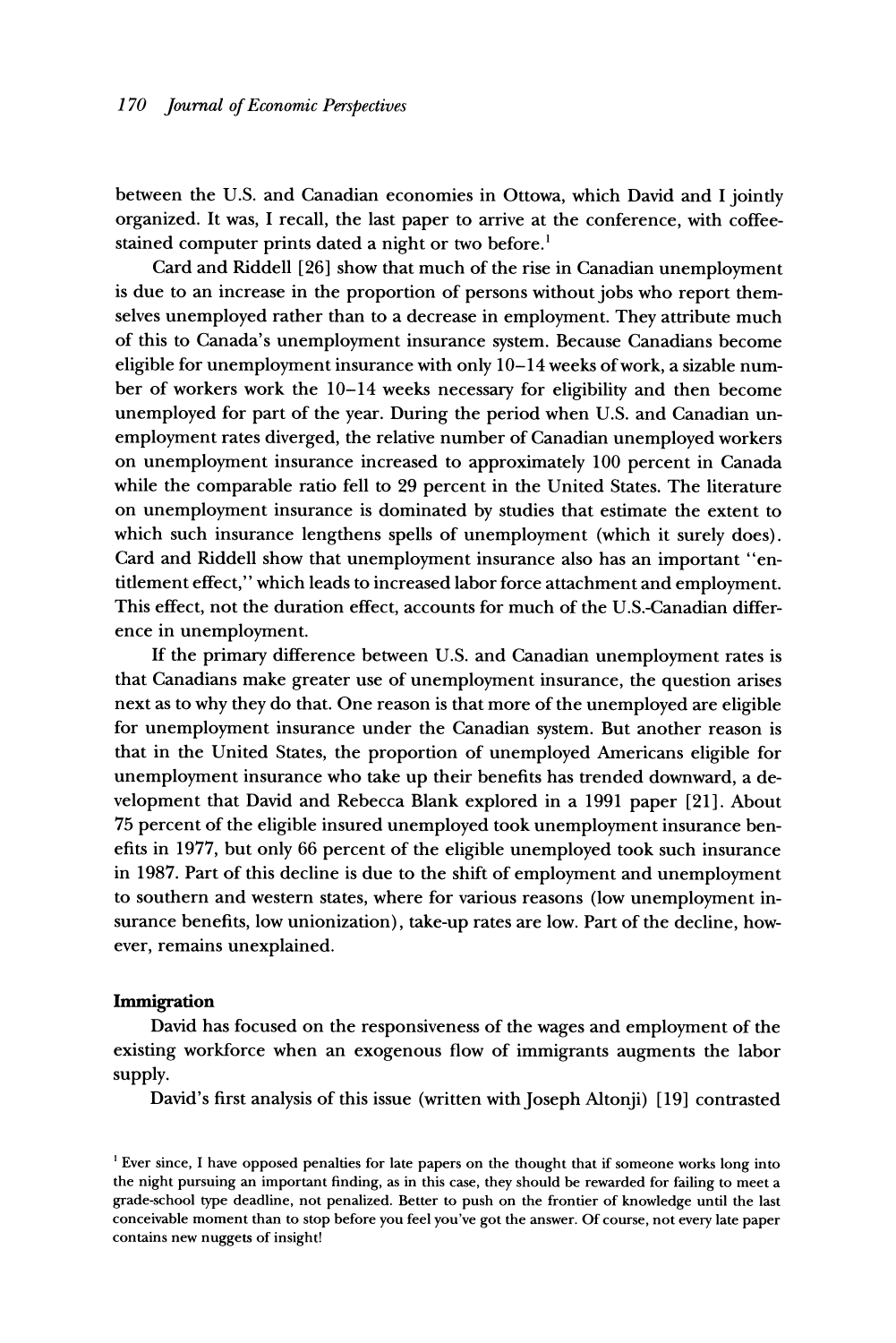**change in wages among metropolitan areas subject to more or less immigration using the 1970 and 1980 Censuses of Population. This paper delineates the market model for linking immigration to wages and employment in a particularly incisive way that has made the paper a favorite on graduate reading lists. As with most other studies that use cross-area variation in immigrant supplies to examine effects on natives, this study found little adverse effect of immigrants on potential native substitutes.2** 

**David's second paper on immigration (which was published before [19]) was the Mariel boat lift paper [13], which is an exemplar of how to illuminate an issue by finding an appropriate "natural experiment." From May to September 1980, some 125,000 Cubans arrived in Miami in a flotilla of private boats, augmenting the area's labor force by roughly 7 percent. Using CPS files for the Miami area, David compared wages and employment of the low-skilled Miami workers likely to be most harmed by this change in supply before and after the boat lift, relative to changes in wages and employment for similar workers in four comparison cities. He found that the Mariel immigration had essentially no effect on the wages or employment of other workers in the labor market. Why? One possibility is that the new immigrants displaced other workers who would have migrated to Miami absent the boatlift; in fact, the population of Miami did not increase any more than was expected prior to the boatlift. Another possibility is that the jobs the immigrants filled complemented the work of even low-skilled Americans: Miami has an industry structure well suited to make use of unskilled labor, for instance in the apparel industry. Perhaps the relevant demand curves in those open economy sectors are highly elastic, requiring virtually no change in wages to absorb the influx of workers. The third paper (with Kristin Butcher) on immigration [20] used CPS data to examine the effect of immigration flows on the change in wages of persons in the lowest decile of earnings among major cities. Here, also, the analysis did not find a large or statistically significant effect of immigrant flows on the economic position of natives.** 

**Overall, David's work on the effects of immigration on the labor market confirms that there is little or no difference in native wages or employment across areas subject to greater or lesser immigration flows. The Mariel study makes the point in an especially memorable way.** 

#### **Minimum Wage**

**The issue of how much increases in the minimum wage affect employment is a long-standing one in economic analysis. Professional priors on the issue are clear: nearly everyone expects some adverse effect, though there is no consensus prior** 

**<sup>2</sup>This is true, except in some instrumental variable calculations that Card and Altonji present but do not stress much, presumably because they had no really good "exogenous" immigration shock on which to base their instrumental variable estimates.**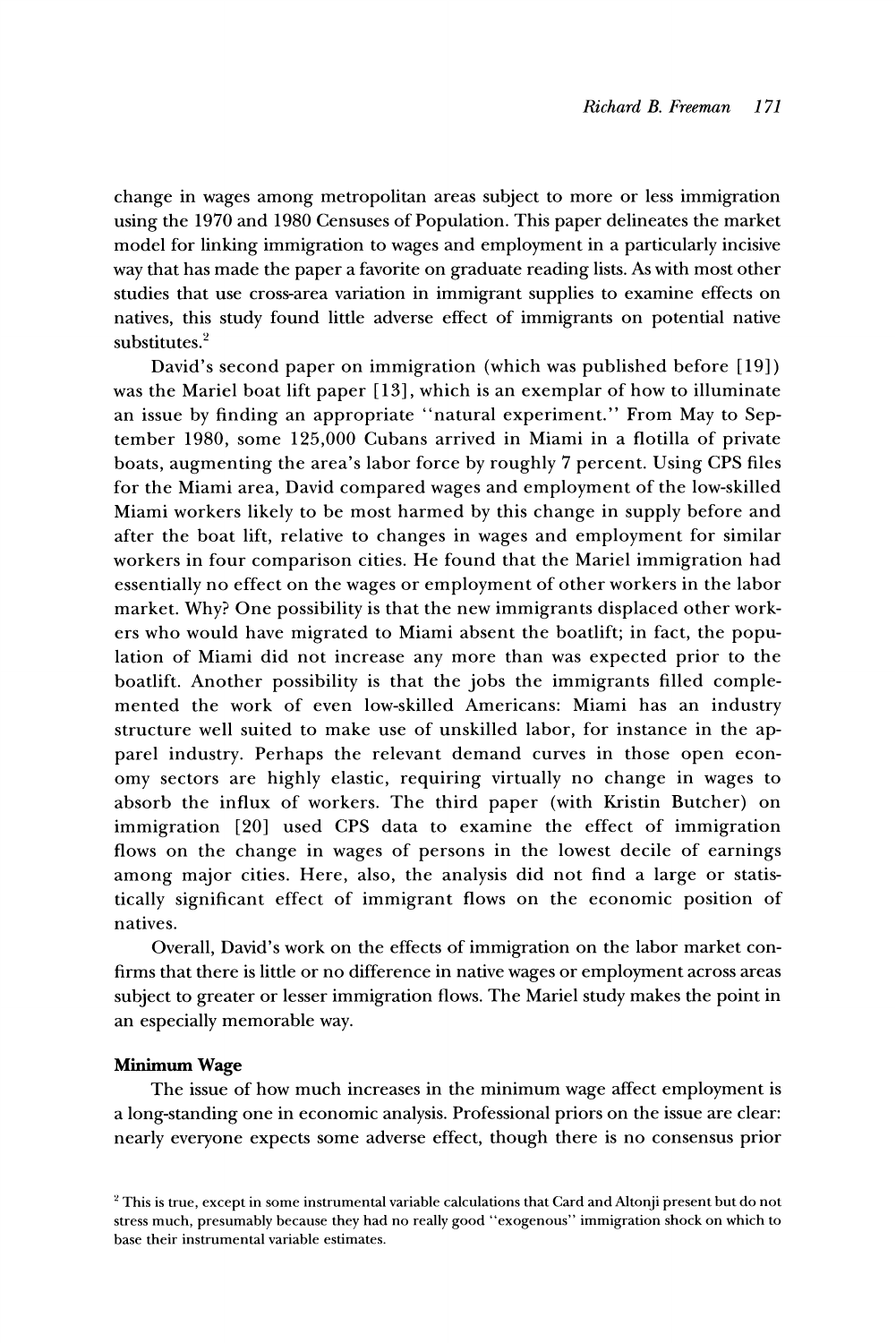**on the magnitude of the effects. Few economists put much faith in the possibility that increases in the minimum raise employment, though we have monopsony models that predict such an outcome for certain imposed wage increases, which can be grounded on recruitment costs and turnover that many believe to be important. When David gave his first paper on the minimum wage [18] and reported that the**  employment rates of teenage workers in California rose in the wake of the July 1988 **increase in the state's minimum wage, I was probably not alone in being highly skeptical of the results. After all, California is weird; teenagers put beans in their ears or worse; and state CPS files are subject to sampling problems. Rather than regarding this result as a fluke and rejecting the monopsony interpretation out of hand, David, ever the empiricist, began to look for other evidence on the response of employment in low-wage labor markets to changes in the minimum wage.** 

**Expanding on the California result, he examined the effect of the 1990 increase in the federal minimum on teenage wages and employment across the country by comparing states in which the federal minimum had considerable bite on teenage labor with states in which it did not [24]. The rise in the minimum raised teenage wages markedly in low-wage states but had no apparent effect on employment or school enrollment patterns. California might be odd, but all of America?** 

Perhaps the most convincing work in the minimum area-and certainly the **easiest to explain to your relatives-focuses on particular sectors likely to be greatly affected by the minimum, such as the fast-food industry. Building on an earlier literature that explored the effects of the minimum by comparing employment in sectors more and less affected by the minimum (southern sawmills, for instance), David and Alan Krueger developed new data on employment in fast-food stores before and after the 1992 increase in the NewJersey minimum [34] and contrasted employment changes in those stores with employment changes in stores in neighboring Pennsylvania, which did not increase its minimum. They found that employment in comparable minimum wage jobs did not fall in New Jersey relative to Pennsylvania despite the increased wage cost. This is one of the best-known empirical studies in labor economics today. I do not exaggerate by reporting that in any country that considers changing its minimum wage, someone is sure to ask about those NewJersey hamburger flippers.** 

**One reason for the attention given to area studies of changes in minimum wages is that they use a transparent scientific methodology. First, you show that the wages of low-paid workers subject to the new minimum in fact increased. Then you examine employment of affected groups before and after the increase. Next, you find a "control group": workers in that area unaffected by the minimum or workers in a neighboring area where the minimum did not increase and compare changes**  in employment. The difference in differences in employment—the change in em**ployment for the affected group minus the change in employment for the nonaffected group-measures the potential effect of the change in the minimum.** 

**As most readers undoubtedly know, this work has been criticized in various ways. David Card and Alan Krueger's book Myth and Measurement: The New Economics**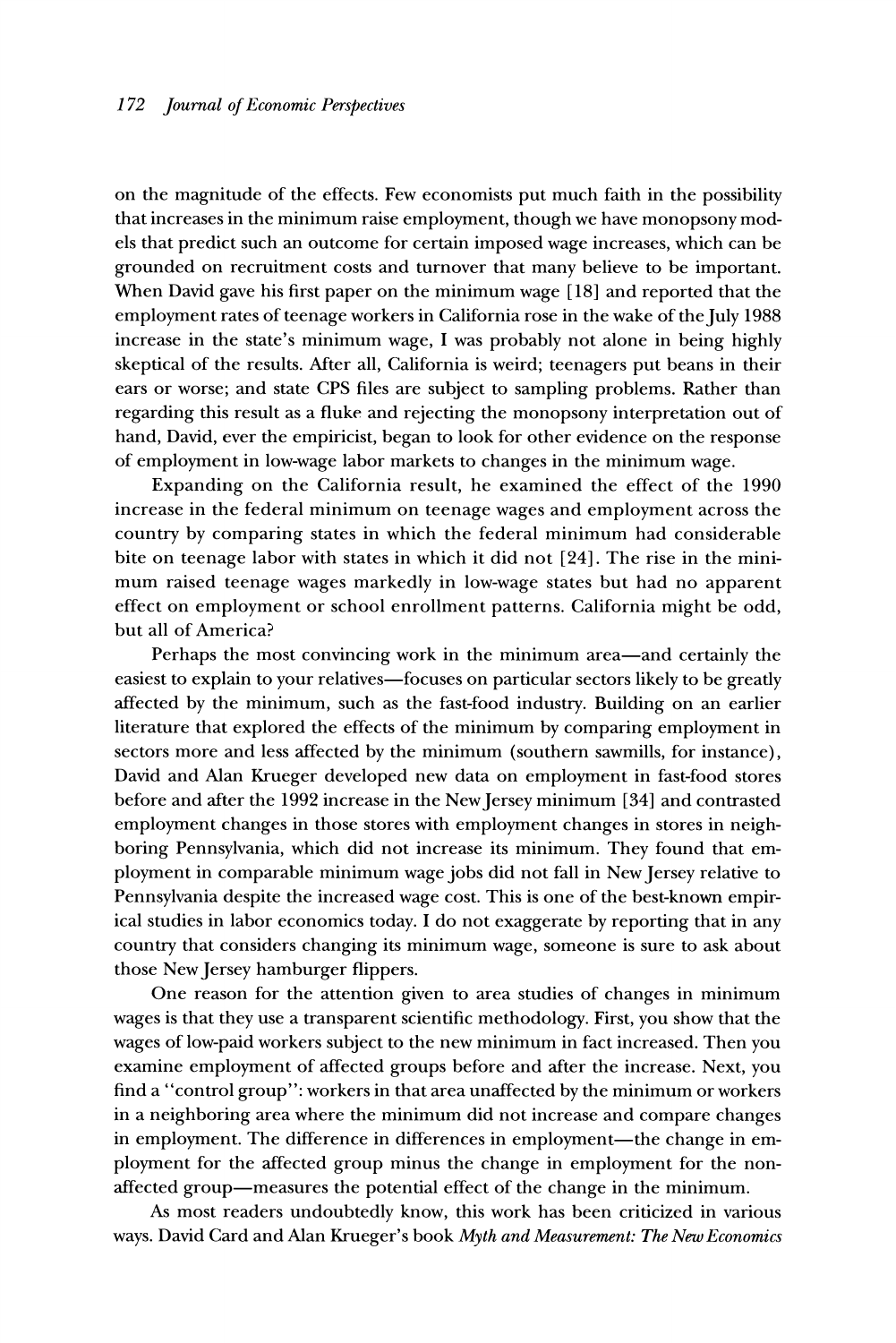**of the Minimum Wage [B2], which brought their results together, caused considerable controversy not only in the profession but outside, as well. Some economists, myself included, lauded the book for its careful empiricism, while others criticized it in a special symposium published in the July 1995 Industrial and Labor Relations Review. What has come from this debate? My assessment is that the Card-Krueger work is essentially correct: the minimum wage at levels observed in the United States has little or no adverse effect on employment. At the minimum, the book changed the burden of proof in debates over the minimum, from those who stressed the potential distributional benefits of the minimum to those who stress the potential employment losses.** 

#### **The Effect of School Resources**

Schools matter in educational outcomes-test scores vary considerably by school even after accounting for differences in student backgrounds-but it is dif**ficult to determine which inputs make schools matter, at least in the range of variation in resources in the United States today. Some studies find that more spending per pupil, say due to cuts in class sizes, improve student test scores. But others find that conditional on family background, neighborhood characteristics and the like, spending does not matter in test scores. As economists, we are largely interested in the effects of school resources on the earnings of students later in life rather than on test scores per se. But given the long time lag between the resources spent on, say, elementary schooling and labor market earnings, the weak link between school resources and test scores, and the weak link between test scores and earnings, determining whether additional school resources pay off in increased earnings is a daunting task.** 

**In an exciting set of papers, David and Alan Krueger have sought to crack this difficult empirical problem by linking educational resources in a state when a worker was in school to earnings in later life. Consider the earnings of workers educated in a state that spends a lot on schooling and the earnings of workers in a state that spends little. All else the same, if school resources raise earnings in later life, the wages of a more-educated worker ought to exceed those of a less-educated worker in the high-spending state than in the low-spending state. The problem is to parse the data so that all else is the same. Since differences in earnings by education will vary with labor market conditions, one problem is to differentiate the effect of school resources in a state from state labor market conditions. Another problem is to differentiate between the effects of school resources and the effects of simply being brought up in a state: it isn't the New York city schools that make New York youngsters so worldly wise.** 

**David and Alan's solution is to compare earnings differentials by education among persons working in the same labor market but educated in states with different resources to schooling. Assume a world where the residents of Iowa and Montana migrate to New York, and where Iowa spends more resources on education than does Montana. Now compare the ratio of the wages of high school to grade school graduates from Iowa and Montana working in New York. If the additional**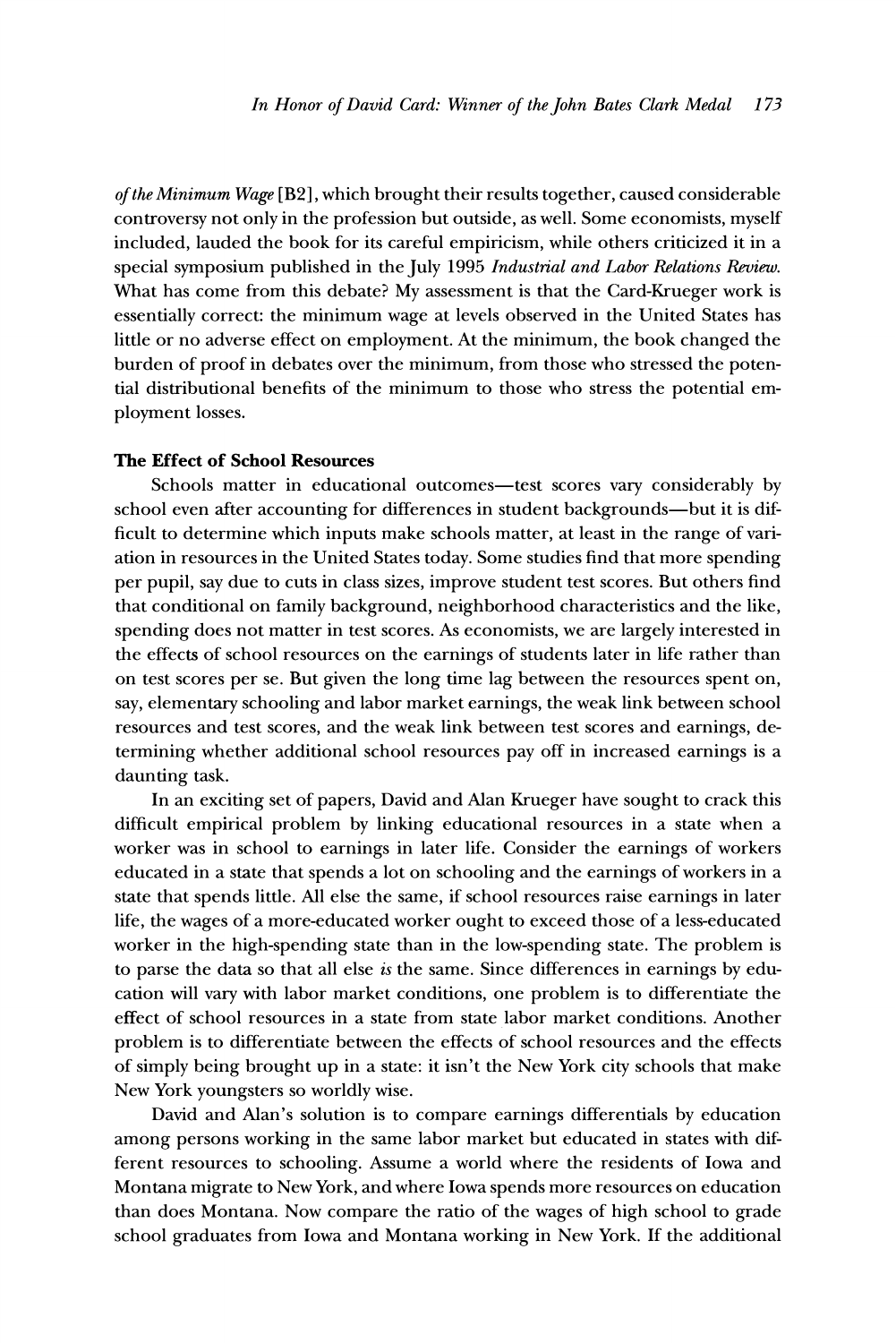**Iowa school resources have a positive payoff on the return to schooling, the high school/grade school wage ratio will be higher among Iowans than among Montanans. This procedure controls for pure state-of-birth effects on earnings and stateof-residence labor market effects on earnings. It is not a perfect estimate. One problem is a potential selectivity bias in cross-state migration: migrants to New York are unlikely to be randomly chosen from the relevant high school and grade school populations. If, for example, only Montanans who obtain Iowa-level skills in high school migrate to New York, estimates of the effect of schooling on earnings using this procedure will understate the school resource effect.** 

**To undertake such an analysis requires large data sets: with just a few thousand observations, there would be far too few Montanans and Iowans working in New York to yield reliable conclusions. In [23], David and Alan use 1,018,477 individual observations on white men in the 1980 Census to estimate the effect of school resources and find a substantial difference in earnings by education in response to differences in pupil-teacher ratios at the state level. In [22], they use observations on 728,284 individuals in the 1960, 1970 and 1980 Censuses to examine differences in the earnings of blacks and whites educated in the South with very different resources. They find that about 20 percent of the narrowing of the black-white earnings gap between 1960 and 1980 was due to improvements in the quality of black schools in earlier years. In [47] they show that gaps in earnings and education by race mirror gaps in school resources in the Carolinas: there is something to learn from southern states as well as from New Jersey.** 

**Potential problems remain with the use of state data on schooling and Census**  of Population data on migrant earnings—the measures of school quality, their ef**fect on the level of schooling, and so on-which David and Alan recognize [40]. These problems have generated a host of further studies, some supportive and some critical. That the massive differences in the educational resources given to black and white children in the old South substantially affected the future earnings of the two groups is the strongest empirical finding in this work. The more controversial findings on the effects of the moderate (though still noticeable) differences in school spending on earnings provide a strong antidote to the claims that school spending simply doesn't matter.** 

#### **Social Programs and Outcomes**

**No one seems to obtain a Ph.D. from Princeton in labor economics without examining training or social programs using administrative or experimental data.**  David's first paper on social programs (written jointly with Orley Ashenfelter) [4] **contrasted the longitudinal structure of the earnings of Comprehensive Employment and Training Act trainees using administrative data with the earnings of a control group using Current Population Survey files. This paper showed that analysts must consider the permanent, transitory and trend changes in earnings of the two groups to make sensible inferences, and it concluded that there was strong evidence that CETA training benefited women but not men. In [11], David (with Dan Sullivan) reported positive effects of CETA participation on employment,**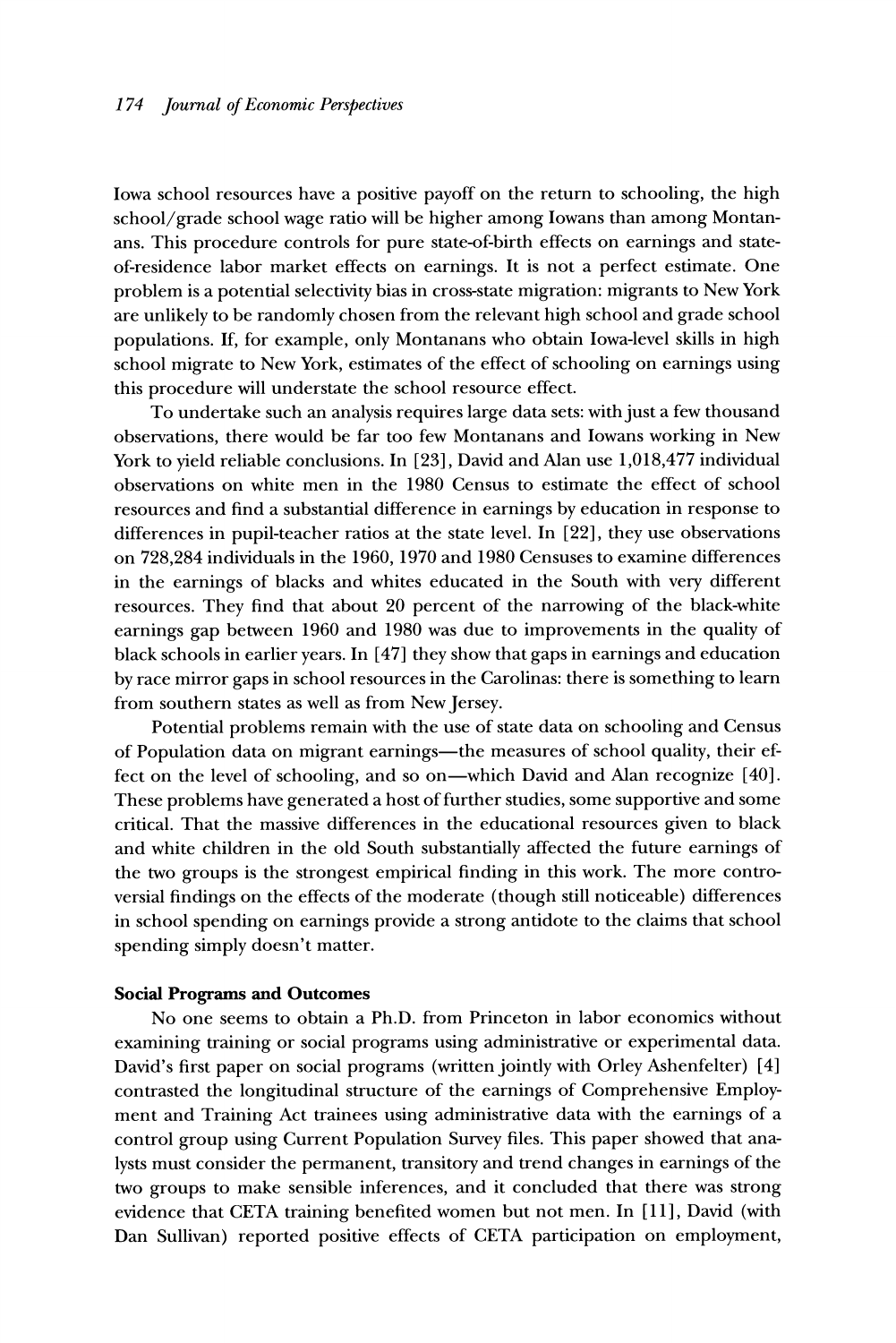**which were larger for classroom than on-the-job training. In both of the CETA papers, David and his coauthors use several overidentified models to fit the data and to assess the effects of the programs. This approach is probably about the best that one can do with nonexperimental data, and it may also be needed in the imperfect experimental data that even our best training experiments generate.** 

**David has also examined the economic effects of four other social programs: unemployment insurance taxes (with Philip Levine) [31 ], workers' compensation (with Brian McCall) [44], the 1964 Civil Rights Act (with Alan Krueger) [27] and an earnings subsidy program, the Self-Sufficiency Project, in Canada (with Philip Robins) [46]. In the unemployment insurance paper [31 ], data on unemployment insurance tax costs for firms in five major industries in 36 states is combined with CPS data (a characteristic of a Card analysis) on temporary layoffs to discover that experience rating has a substantial effect on the probability of layoffs. Persons who worry about the unintended consequences of incomplete experience rating on layoffs will find this paper to their liking. In the workers' compensation paper [44], Card and McCall use a 10 percent random sample of first reports of injuries filed with the Minnesota Department of Labor and Industry to test the popular claim that workers fraudulently report injuries incurred at home as occurring on the job on Mondays. Card and McCall show that the proportion of injuries disputed by employers are no different on Mondays than on other days, and the proportion does not differ between workers with and without medical coverage. Persons who believe that fraud is rampant in social programs will not like this paper. In [27], Card and Krueger use Social Security earnings data to follow cohorts before and after 1964 to see if the 1964 Civil Rights Act affected racial differences in earnings. They contrasted median black workers with 25th percentile white workers as a crude adjustment for the possibility that any improvement in relative black earnings might simply be reflecting compression of the overall wage structure that would benefit the average black more than the average white. Persons who believe that antidiscrimination programs are unimportant in improving the black economic position will not like their conclusion that in fact the legislation mattered mightily. Finally, the analysis of the Canadian Self-Sufficiency Project [46] uses the program's randomized design experimental features to examine its effect on labor force attachment and welfare participation. The finding that supplementing the earnings of long-term welfare recipients in a way that gives a big bonus for getting a full-time (30 hours per week) job greatly increases work effort and reduces welfare rolls provides evidence that labor supply incentives are significant for this population. Persons who favor welfare reform that provides a high safety net for traditional recipients who get jobs will find this result to their liking.** 

**Overall, these papers show that artful empirical analysis can readily yield results all over the political spectrum. The point of David's work is to get the best evidence on the effects-be it CPS data, information from state Labor Departments, Social**  Security earnings files, or experimental data—to analyze that evidence with care **and report the results, however they come out. I found it especially stimulating to**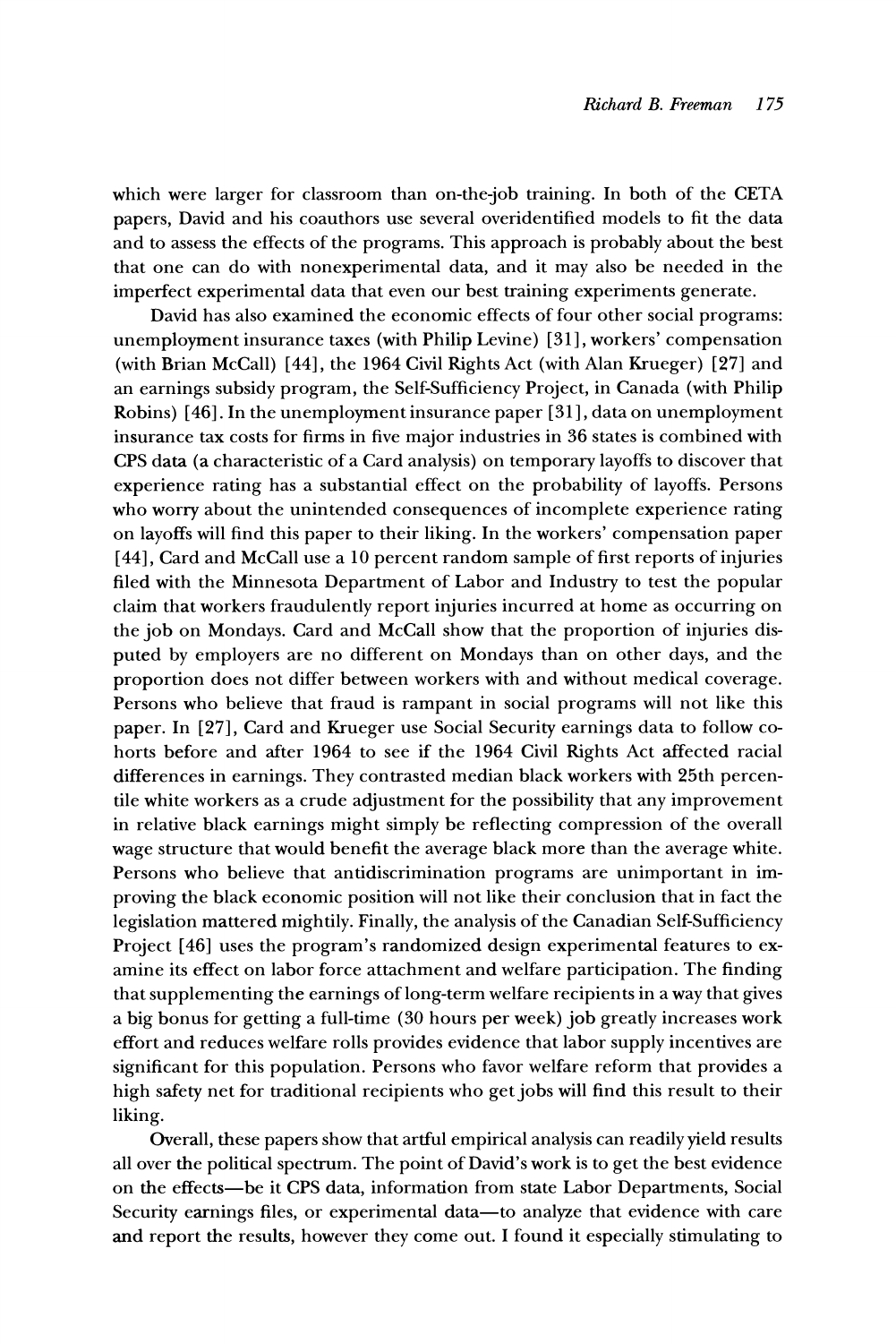**consider these papers as a group, given their different data, issues and findings.** 

#### **Wage Structures and Differentials**

**The structure of U.S. wages has widened substantially in the past 20 or so years. The pay of the more-educated, older and higher skilled increased relative to the less-educated, younger and lesser skilled. In addition, the dispersion of earnings within virtually every skill group also widened. In [28], David and Rebecca Blank examined how the dispersion of wages, unemployment and the level of hourly wages affect the distribution of family incomes using a regional panel data set constructed from CPS files. They find that family income and poverty are closely related to the widening wage inequality and slow growth of average wages, and that cyclical decreases in unemployment did not benefit the low-income families relative to other families.** 

**In a very different analysis of inequality [43], David explored the effect of the decline of U.S. unionization on the distribution of wages. I have a vested interest in this issue, having estimated that unions substantially reduce inequalitywithin and across establishments and between blue-collar and white-collar labor. My best estimate is that about 20 percent of the U.S. rise in inequality during the 1980s and 1990s is due to the fall in union density. Thus, when I received an early form of this paper several years ago, I read it with more than the usual attentiveness. If the paper reported something similar to my findings, the odds were that I would inadvertently gloss over any problems; if the paper found that the fall in unions had no effect on inequality, my critical antennae would be aroused. Using 12 monthly samples from the 1987 and 1988 CPS, David constructed a matched panel of observations on men aged 24-66 (no easy task, as anyone who has used the sample design of the CPS knows). He then used this longitudinal file to explore union effects on the wage distribution, paying particular attention to measurement error in union status and the potential selectivity of better workers into union jobs. The final step applies the estimated effects of unionization on variances of earnings and wage differentials by quintile to assess the aggregate effect of changing union density on inequality. For reasons that escape reason, the Econometrica version of the paper eliminated the evidence on the change in the wage structure, so that the full force of the evidence is best seen in the earlier NBER working paper. Still, the conclusion that (p. 42) "changes in unionization account for one-fifth of the increase of the variance of adult male wages between 1973 and 1987" seems just right to me.** 

**In two papers with Tom Lemieux, David has examined the rise in wage dispersion and returns to skill in the 1980s, treating both men and women workers and black and white workers. In [48], they ask whether a model that posits that earnings vary along a single latent dimension of skill can explain the rise in differentials among measured attributes of workers and the rise of inequality within those groups, and show that, gender aside, some of the rise in residual wage variation within age and education cells in CPS data can be attributed to an increase in the price of a single unobserved skill. In [33] they report further that in PSID data the**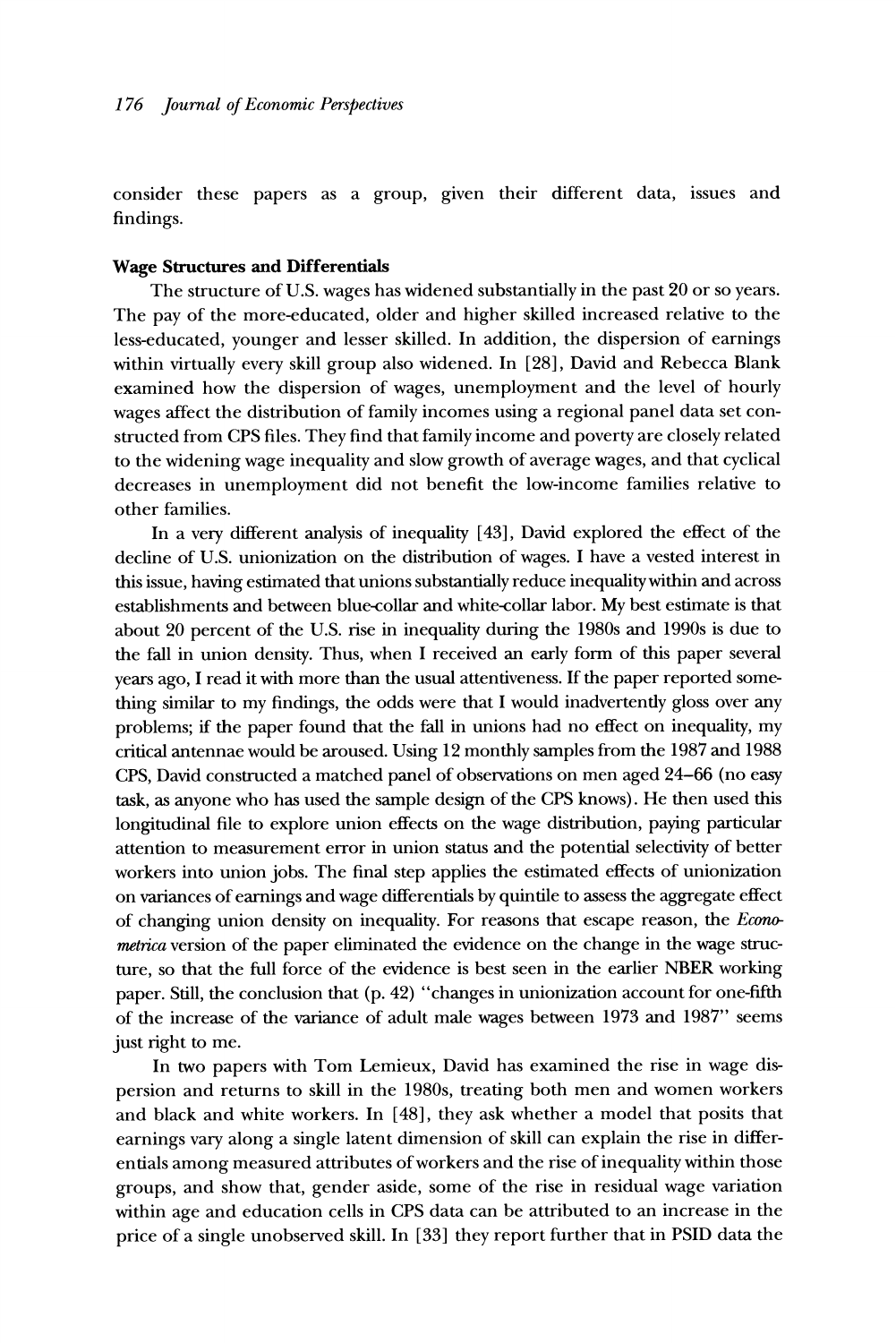**black-white male wage gap rose, which is inconsistent with a single-factor skill story about this change in the wage structure: since black men are lower in the wage distribution than are whites, their earnings should have fallen in a period of rising inequality. The conclusion of this work is that the wage structure cannot be understood in terms of a single unobservable measure of skill, much as that would simplify the lives of economists.** 

**A later paper with Lemieux and Francis Kramarz [41] contains a more surprising result. This paper uses micro data sets for the United States, Canada and France to contrast changes in wage differentials among workers with different levels of skill with changes in their employment. The relative wages of the low skilled fall the most in the United States, then in Canada, and least in France. All else the same, this pattern of wage changes might be expected to generate greater relative increases in employment for the low skilled in the United States than in France, with Canada in between. However, the data do not support this demand-side interpretation: the relative decline in employment rates is similar across countries. This finding is, you will note, consistent with the evidence that changes in the U.S. minimum wage had little impact on employment.** 

**A final paper in this category, by David and Dean Hyslop [42], shows that micro-empirical analysis can speak to macroeconomics. Many economists believe that moderate levels of inflation facilitate real wage cuts because employers are loathe to cut nominal wages. If so, the dispersion of changes in real wages should differ greatly between periods of high and low inflation. A period of high inflation would allow an unconstrained distribution of real wage changes: an employer that gave a 0 or 1 percent increase would in fact be cutting real pay. But in a period of low inflation, failure to reduce nominal wages would produce a truncated distribution of changes in real wages, with too few workers experiencing sizable drops in real wages. Using panel data on hourly paid workers in the CPS and PSID, David and Dean compare the dispersion of real wage changes over various periods with differing levels of inflation. Yes, they find spikes in nominal wage changes at zero that seem best explained by the hypothesis that real wage cuts were limited by nominal wage rigidity, and yes, the proportion of observations at the zero spike falls with the level of inflation. But the magnitude of the effect appears to be weaker than strong adherents of the notion that we need inflation to grease the wheels of adjustment might have liked. Perhaps the effect of inflation on real wage flexibility is less than David anticipated as well. But, as I noted at the outset, the empiricist sets up his study and reports his results.** 

### **Techniques and Data**

**The believability of empirical findings depends on the way the investigator develops them. Sometimes this requires finding the right data or natural experiment. Sometimes it requires sophisticated econometrics. Sometimes it requires the researcher to simplify theories developed with little attention to the**